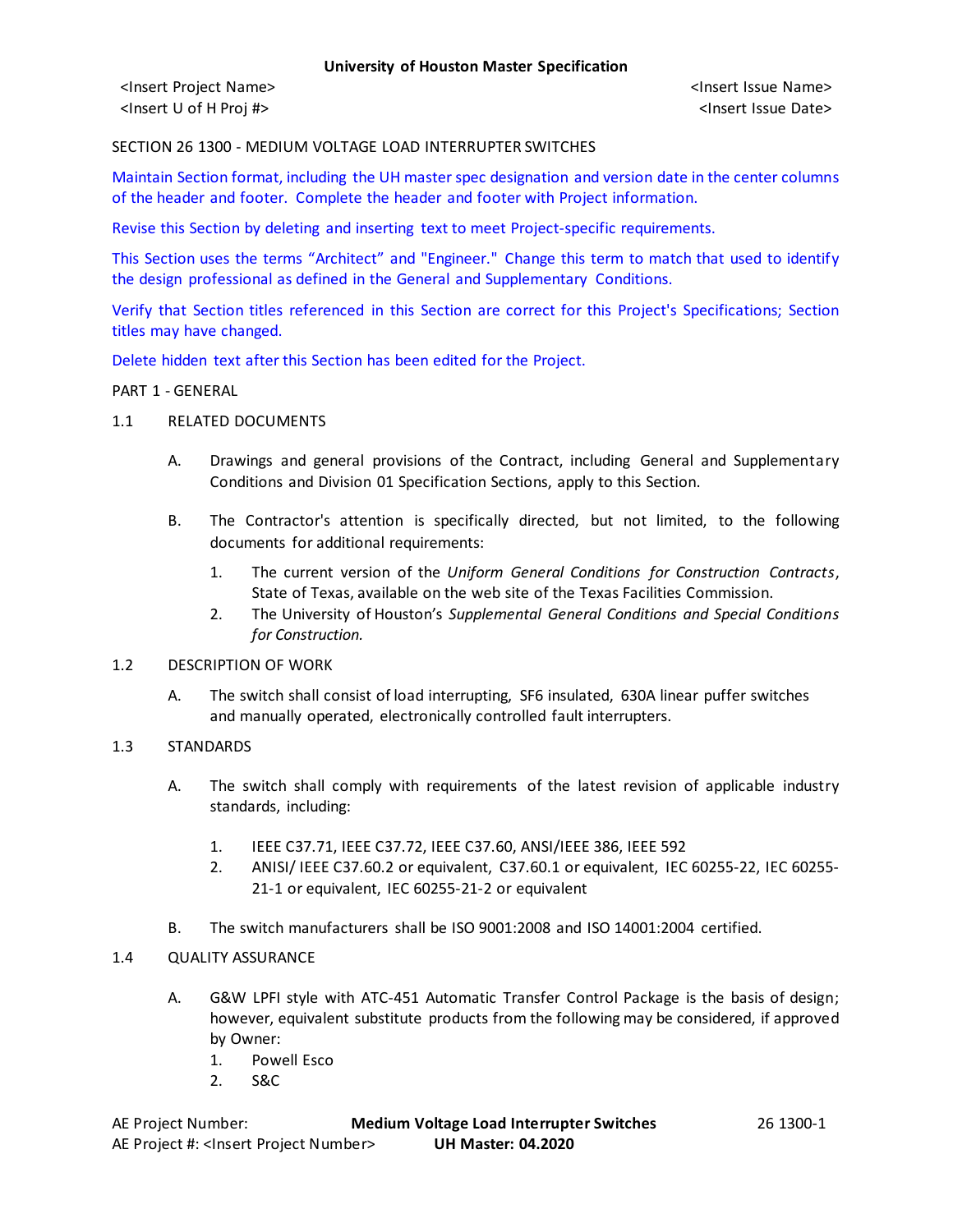<Insert Project Name> <Insert Issue Name> <Insert U of H Proj #> <Insert Issue Date>

B. NEMA Compliance: Comply with applicable National Electrical Manufacturers' Association (NEMA) Standards.

# 1.5 SUBMITTALS

- A. Shop drawing submittals shall include, but not be limited to, the following:
	- 1. Manufacturer's product data sheets.
	- 2. Dimensioned drawings of load interrupter switches showing accurately scaled basic units and rough-in information.
	- 3. Furnish, upon request, manufacturer's certification of rating of the basic switch and fusing components and the integrated metal-enclosed interrupter switch assembly.
	- 4. Additional information as required in Section 26 0001 "Electrical General Provisions."

# 1.6 PRODUCT DELIVERY, STORAGE AND HANDLING

- A. Deliver switches in factory-fabricated water resistant wrapping.
- B. Maintain factory-wrapping or provide an additional heavy canvas or plastic cover.
- C. Store switches in a clean and dry space and protected from weather.
- D. Handle switches carefully to avoid damage to material components, enclosure, and finish.

# PART 2 - PRODUCTS

- 2.1 SWITCH CONFIGURATION
	- A. Each switch shall be equipped with two 3-phase load break switch ways and 3-phase fault interrupter ways, quantities as indicated on the Drawings.
	- B. Switches shall be designed for front access to cables and operators.
- 2.2 SWITCH CONSTRUCTION
	- A. General
		- 1. Switch contacts and cable entrance terminations shall be contained in a single, welded mild steel tank with entrances internally connected by copper conductors. Construction shall be a dead front design. Switches shall be shipped factory filled with SF6 gas conforming to ASTM D-2472. Switch tanks shall be painted ASA70 light gray using a corrosion-resistant epoxy paint.
	- B. Load Break Source Switch
		- 1. Each switching way is to be equipped with an internally mounted operating mechanism capable of providing quick-make, quick-break operation in either switching direction. The mechanism must be capable of delivering sufficient torque and shall be provided with latches for each position to assure load interrupting, fault closing and momentary ratings. All switch positions are to be clearly identified,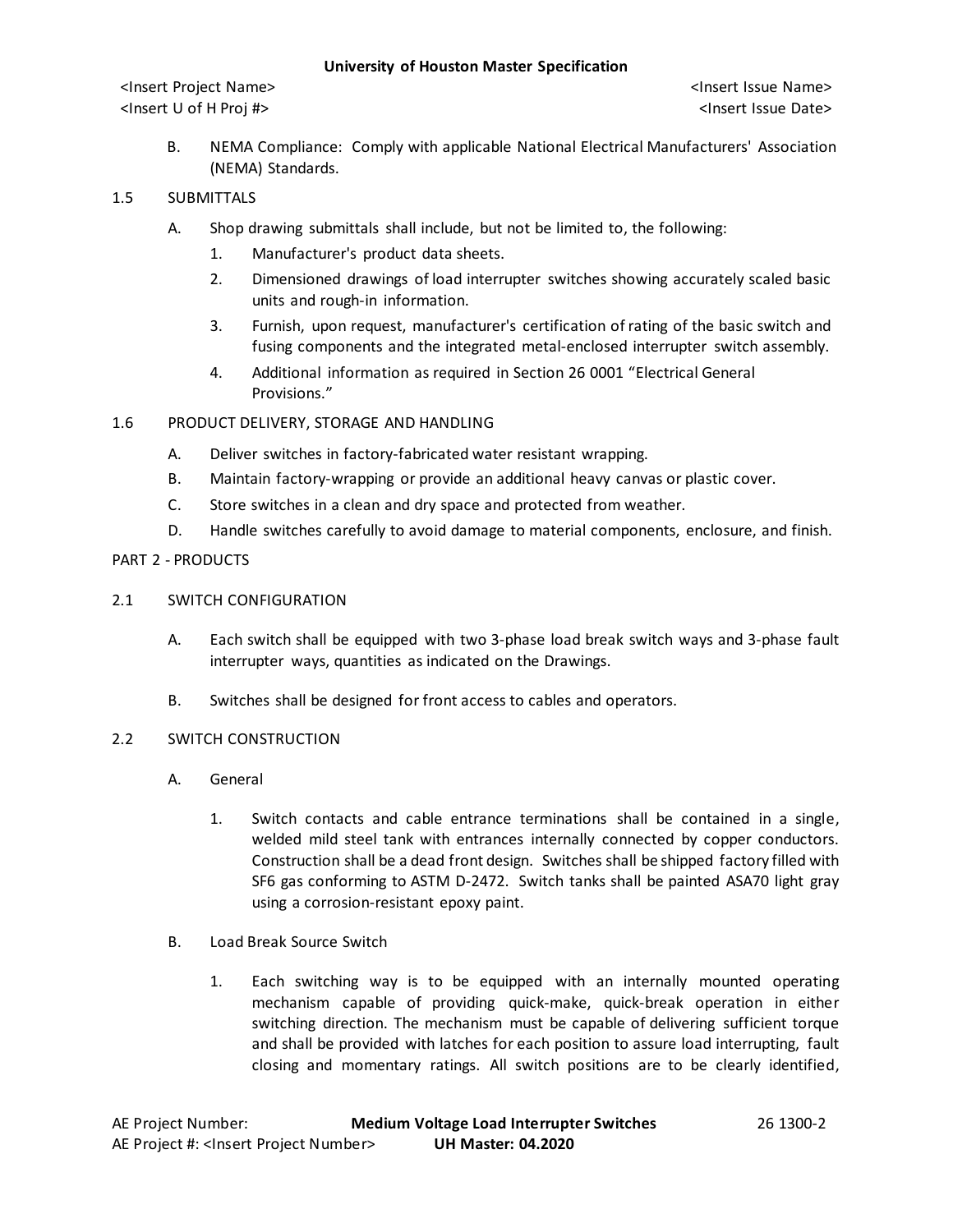padlockable and adaptable to keylock schemes. The operating mechanism shall be actuated from outside the switch tank with a motor operator. The operating shaft shall be made of stainless steel for maximum corrosion resistance. A double "O" ring type operating shaft seal shall be used for a leak resistant, long life seal. Switch contacts shall be a tulip-bayonet design and made of plated, high-conductivity copper alloy with arcing tips of copper/tungsten alloy to assure permanent low resistance and to avoid sticking during operations. The contacts shall be designed such that arcing does not occur in the area of main current interchange and contact pressure will increase with increased current flow. The stationary contacts shall be supported independent of the cable entrance bushings, eliminating possible misalignment. The contact nozzle shall have a converging/diverging geometry which improves the flow of SF6 into the Arc zone. Contact travel shall be a minimum of 3 inches and have sufficient open contact separation to assure efficient Arc extinction and to withstand field DC testing levels and maintain BIL levels. Switch contacts shall be clearly visible in the open position through viewing windows. Auxiliary blades used for load interruption are not acceptable.

### C. Fault Interrupters

1. The fault interrupter shall consist of vacuum bottles and a spring-assisted operating mechanism. The mechanism used shall be designated "Model FI" for three phase operation. The mechanism shall consist of three vacuum bottles mechanically linked to a single spring-assisted operating mechanism. The vacuum interrupter operating mechanism shall consist of the support assembly, linkage, spring latch mechanism, and solenoid utilized for electronic tripping. Maximum interrupting time shall be three cycles (50 msec). The movable contact shaft shall be flagged to indicate the contact position, open or closed. This contact position indicator shall be fully visible through viewing windows supplied in the switch tank. Each tap phase is to be equipped with an individual 630A vacuum interrupter fully enclosed in an SF6 insulated switch tank. Electrical opening shall be by a solenoid that is activated from sources external to the switch tank. Manual reset or closing of the fault interrupter shall be actuated from outside the switch tank via a motor operator with a SEL 751A motor controller. The SEL 751A shall also provide overcurrent protection functions and signal to trip solenoid. The mechanical linkage assembly shall provide for a "tripfree" operation which allows the fault interrupter to interrupt independent of the operating handle. 600:5 Multiratio external CT's shall be included with the switch along with mounting brackets for CT installation by Contractor. The CT outputs will be wired into the SEL 751A relay for overcurrent protection. The CTs shall be wired to a shorting block.

### 2.3 DESIGN RATINGS

A. Switch Ratings

The switch shall be rated **(choose appropriate column):**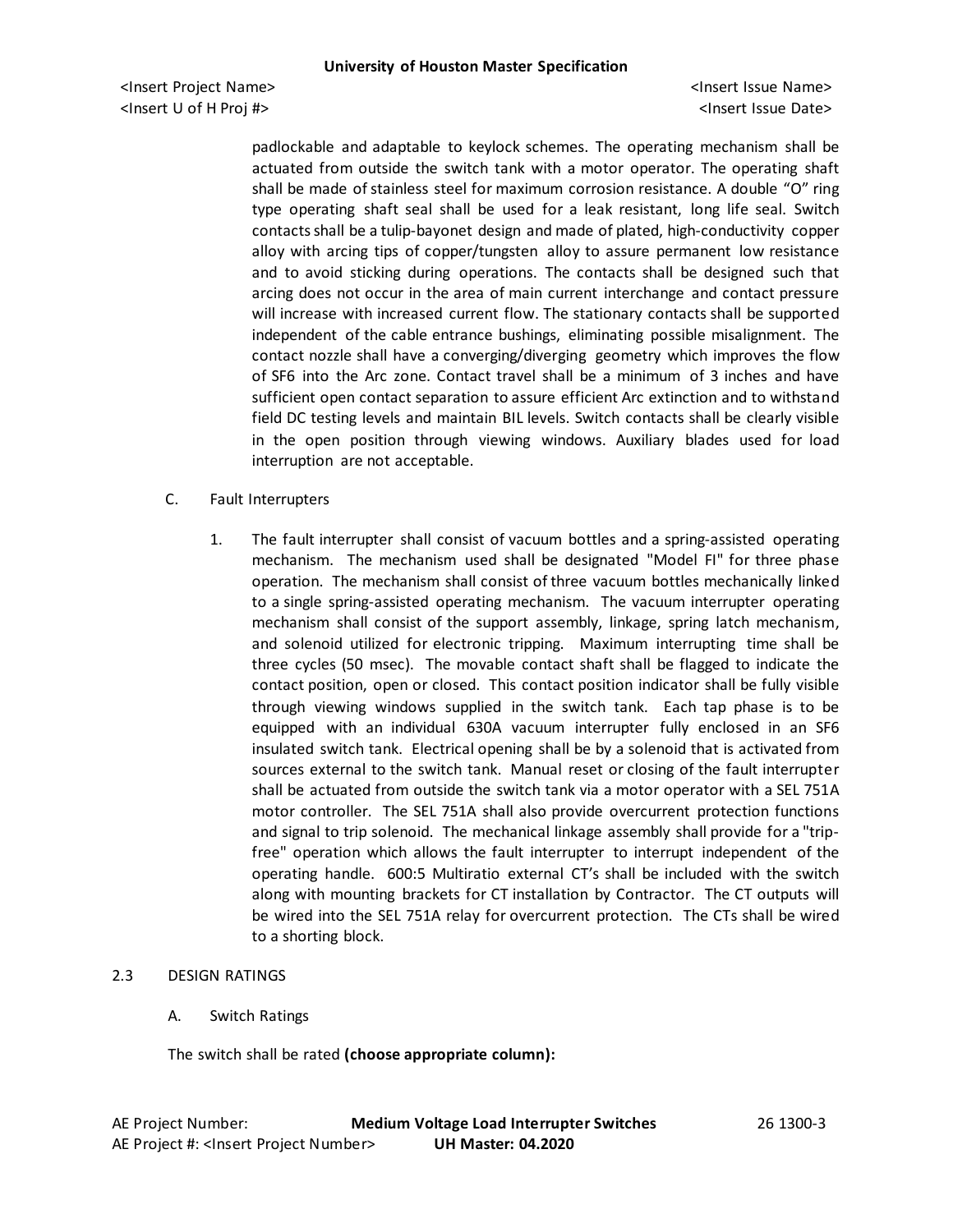<Insert Project Name> <Insert Issue Name> <Insert U of H Proj #> <Insert Issue Date>

| SELECTION OF RATINGS                        | IEEE |
|---------------------------------------------|------|
| Maximum Design Voltage, kV                  | 15.5 |
| Impulse Level (BIL) Voltage, kV             | 110  |
| Continuous Current, Amperes                 | 630  |
| Load break Current, Amperes                 | 630  |
| One Minute Withstand (dry), AC kV           | 35   |
| <b>Production Test Rating</b>               | 34   |
| 15 Minute Withstand, DC kV                  | 53   |
| Momentary Current, kA, ASYM                 | 40   |
| Fault-Close Current, kA, ASYM               | 40   |
| One Second Current, kA, SYM                 | 25   |
| Fault Interrupting Rating, kA, SYM          | 12.5 |
| Mechanical Endurance, Operations            | 2000 |
| Load Break Switch Operations at 600 Amperes | 500  |

B. Interrupters shall be tested to IEEE C37.60 Fault Interrupter Duty per the table below.

| Percent of Maximum:<br>Interrupting Rating | Approx. Interrupting:<br><b>Current Amps</b> | No. of Fault:<br>Interruptions |  |
|--------------------------------------------|----------------------------------------------|--------------------------------|--|
| 15-20%                                     | 2000                                         | 44                             |  |
| 45-55%                                     | 6000                                         | 56                             |  |
| 90-100%                                    | 12000                                        | 16                             |  |
| Total Number of Fault Interruptions: 116   |                                              |                                |  |

# 2.4 CABLE ENTRANCES

- A. Cable entrances shall be tested to IEEE 386 and be as indicated on the switch drawing:
	- 1. 600A G&W voltage sensing bushings
- B. Fault Interrupters
	- 1. Cable entrances shall be tested to IEEE 386 and be as indicated on the switch drawing:
		- a. 200 amp Deepwell bushing on load connections.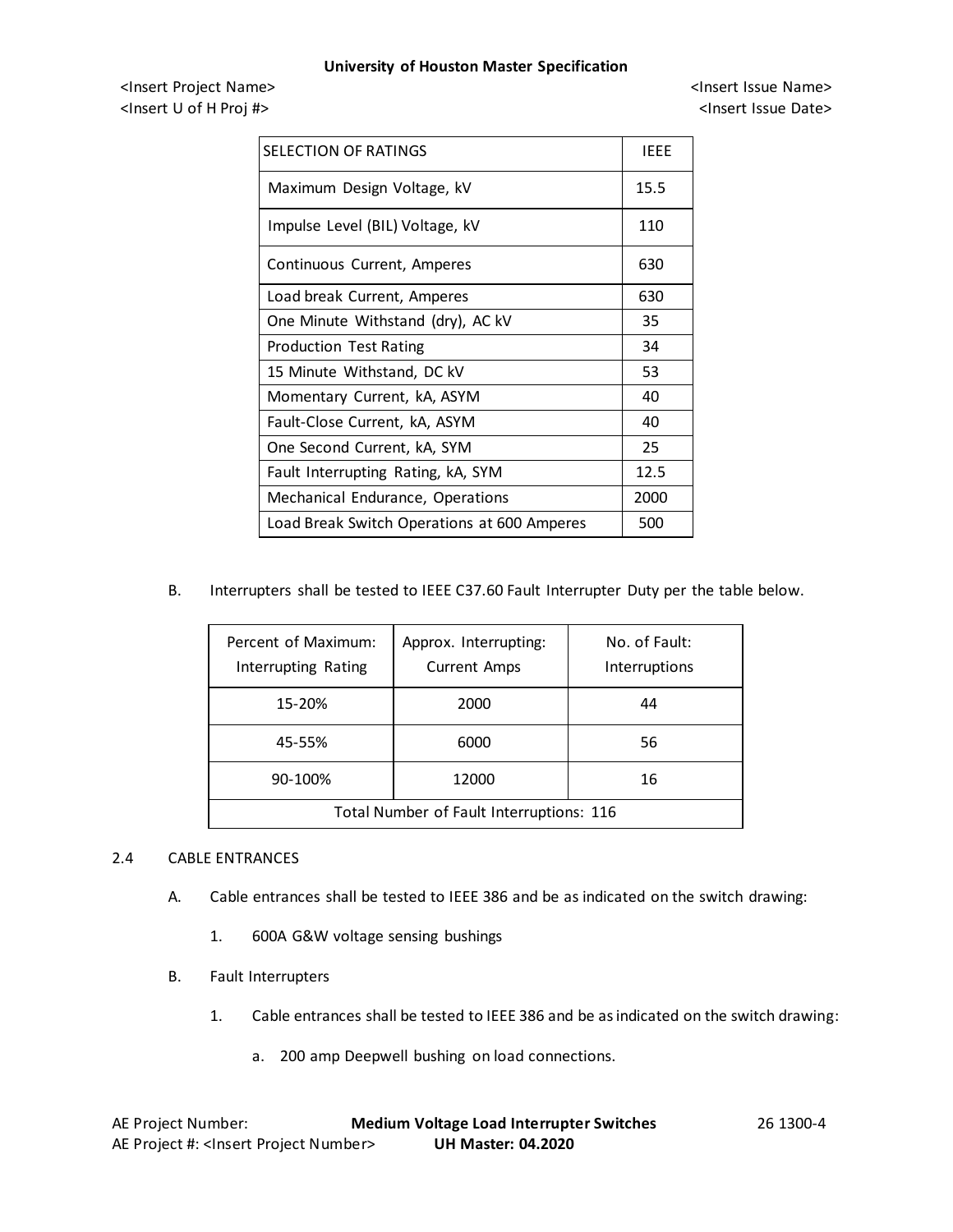# 2.5 AUTOMATIC TRANSFER CONTROL (ATC-451)

- A. Product Construction
	- 1. Enclosure shall be NEMA 4 (mild steel) enclosure
	- 2. Power supply
		- a. Provide solid dielectric control power transformer with 12.47kV primary and 120VAC secondary with secondary fuses for control power to unit. Include elbow fuses to protect the primary bus of the switch from a CPT Failure.
		- b. Power supply shall include battery test (control sends a battery test command either via included programmable timer or specific customer request). AC power and battery status are displayed on the front panel (for 120VAC or 208VAC power supply only).
	- 3. Display: The transfer control shall have a display and LEDs that are used to show whether the control is in manual or automatic mode, the position of the two source switches (open or close) as well as several messages. The messages shall be used to inform the user of the current system status if the ATS control is timing for an operation.
	- 4. Communication Ports the transfer control shall have two communications ports for dedicated relay-to-relay communications.
		- a. One serial port pre-programmed for use with DNP3.0 Level 2.
		- b. The transfer control shall include three independent EIA-232 serial ports for external communications
	- 5. Environment. The transfer control shall be suitable for continuous operation over a temperature range of –40°C to +80°C.
- B. Product Features
	- 1. The microprocessor-based transfer control shall provide control, automation, monitoring, fault locating, and protection. The number of switched ways shall be indicated on the single line diagram. The control shall include self-checking functions shall be included. Specific requirements are as follows:
		- a. Programming: The transfer control shall be programmed using SEL AcSELerator software. A copy of this software shall be included with the control. Programmable templates shall also be included to allow modification of the basic transfer and protective settings listed in section 2.4 OPERATION.
		- b. Overcurrent Fault Protection: The transfer control shall incorporate selectable operating quantity time-overcurrent elements for load ways.
		- c. Password Protection: The transfer control shall have multilevel passwords to safeguard ATS control, protection, and automation settings.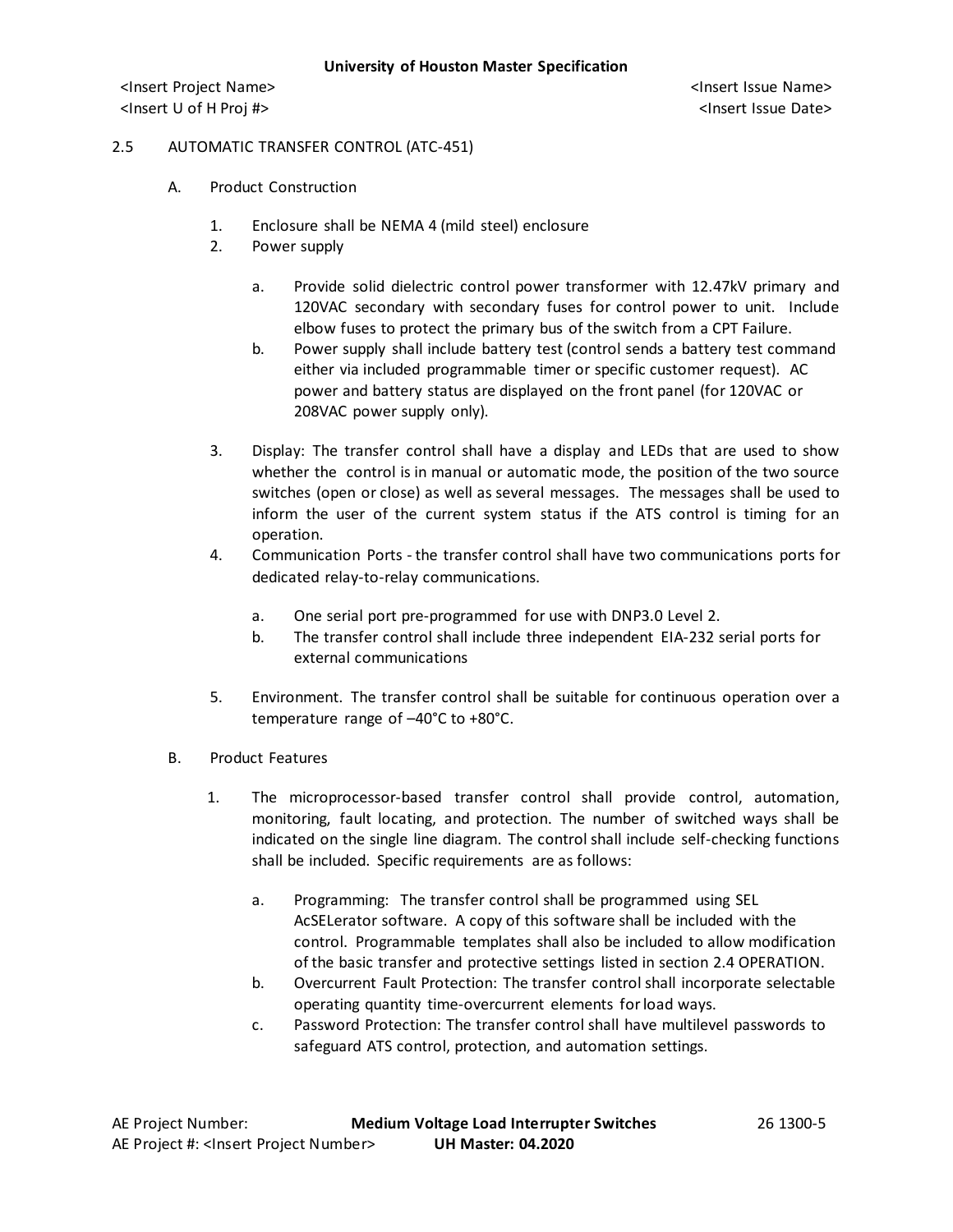<Insert Project Name> <Insert Issue Name> <Insert U of H Proj #> <Insert Issue Date>

- d. Communication: Device communication capability shall include Distributed Network Protocol (DNP). The transfer control shall incorporate certified DNP3 Level 2 Slave protocol.
- e. Event Reporting and Sequential Events Recorder: The transfer control shall have the ability to automatically record disturbance events of up to 2 seconds at 8 kHz sampling rate and 5 seconds at 1 kHz sampling rate. Events shall be stored in nonvolatile memory. The relay shall also include a Sequential Events Recorder (SER) that stores the latest 1000 entries. The transfer control shall time-tag event reports to an absolute accuracy of 10 µs.
- 2. The control shall include the following front panel interface features:
	- a. Open/Close pushbuttons for each switched way
	- b. Trip pushbuttons for each fault interrupting way
	- c. Local, Automatic, and/or Test mode enable/disable pushbuttons
	- d. LED indication of Source switch status. Open to be shown as Green, and Closed to be shown as Red.
	- e. LED indication of health of the Source
	- f. LED indication for cause of overcurrent trip of fault interrupting way(s)
	- g. LED indication of a malfunction and/or blocked condition
- C. Operation of the Transfer Control Package
	- 1. Programming of the following Control and Timing functions shall be included as part of the Auto Transfer package and be settable through the provided programming templates.
		- a. Source 1 Initial Transfer Time: Time between loss of Source 1 voltage and initiation of transfer to Source 2.
		- b. Source 1 Return Transfer Time: Time after Source 1 returns to stable voltage before setting it as the preferred source.
		- c. Source 2 Initial Transfer Time: Time between loss of Source 2 voltage and initiation of transfer to Source 1.
		- d. Source 2 Return Transfer Time: Time after Source 2 returns to stable voltage before setting it as the preferred source.
		- e. Return Transfer Interruption Delay: Time between operations on a return to preferred source transfer.
		- f. Preferred Source Operation: One of the sources can be selected as preferred. The transfer control will always try to return to the preferred source when voltage is stabilized.
		- g. Source paralleling (yes or no)
		- h. Initial Transfer Sequence (open before close, close before open)
		- i. Return Transfer Sequence (open before close, close before open)
		- j. Ability to Open source ways of the switch(es) if both sources are lost with a user selectable time delay to ensure both sources are lost.
		- k. Ability to automatically reset a faulted condition alarm on the Source ways.

| AE Project Number:                                   | <b>Medium Voltage Load Interrupter Switches</b> | 26 1300-6 |
|------------------------------------------------------|-------------------------------------------------|-----------|
| AE Project #: <lnsert number="" project=""></lnsert> | <b>UH Master: 04.2020</b>                       |           |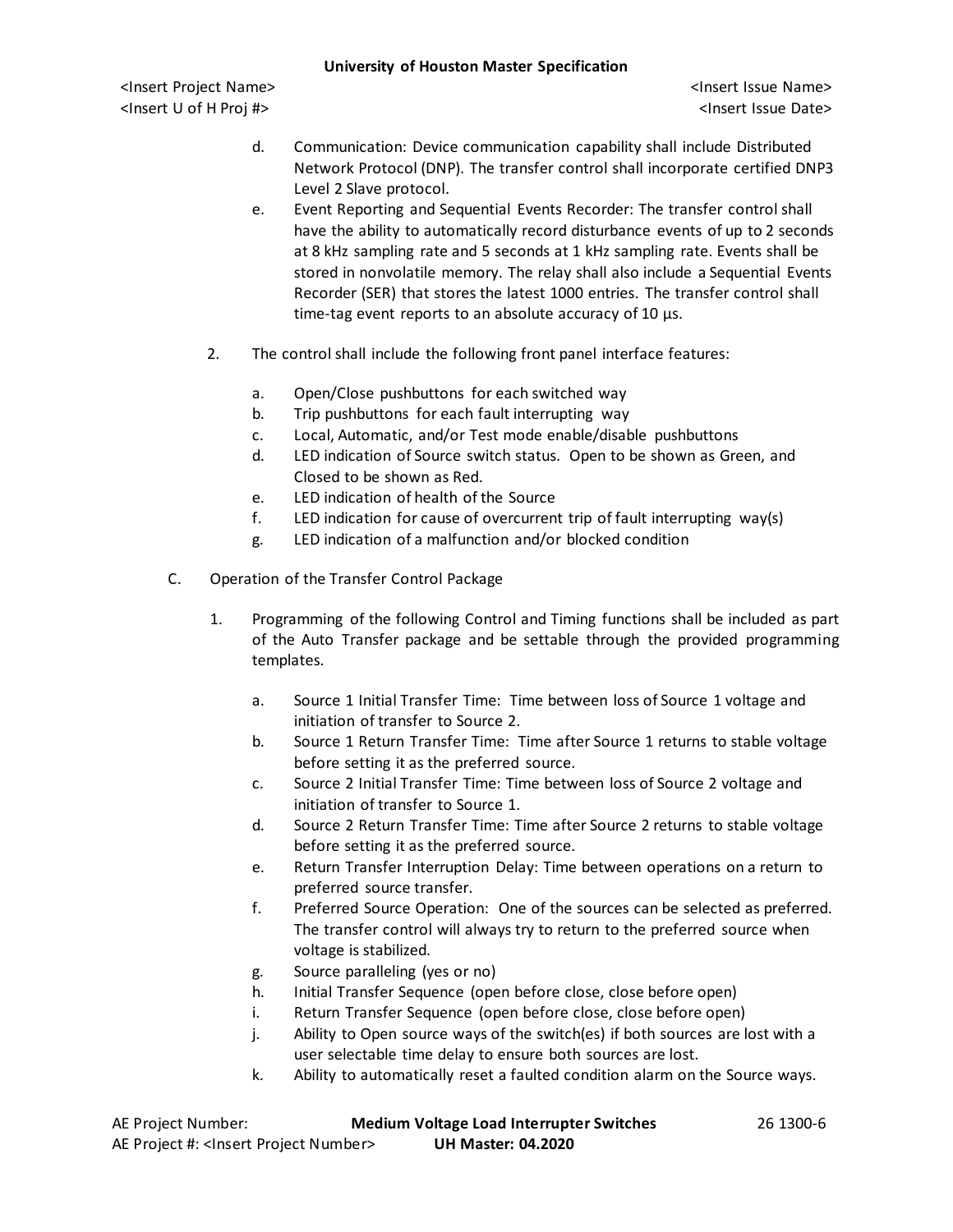<Insert Project Name> <Insert Issue Name> <Insert U of H Proj #> <Insert Issue Date>

- 2. Programming the following overcurrent functions shall be included as part of the SEL 751A relay and be settable for each load way through the provided programming templates:
	- a. Optional activation of single phase protection or option to activate 3-phase protection for a tap and single phase protection on another tap
	- b. Option to block the trip signal output contact on overcurrent trips for the load ways
	- c. Current Transformer Secondary value for 50P Instantaneous trip
	- d. Current Transformer Secondary value for 51P Phase Time overcurrent trip
	- e. Time current curve selection for 51P protection
	- f. Time dial for customization of 51P time current curve
	- g. Current Transformer Secondary value for 50G Instantaneous Overcurrent trip on Phase Imbalance
	- h. Current Transformer Secondary value to begin timing for 51G Phase Time Overcurrent trips due to phase imbalance
	- i. Time current curve selection for 51G protection
	- j. Time dial for customization of 51G time current curve
	- k. Optional Maintenance Settings that allow for tighter settings to be applied by the user during specific time periods. These settings are in addition to the primary overcurrent functions.
- 3. The following Operating Modes shall be part of the standard transfer control package:
	- a. Local Operation Mode shall override any other mode. In Local Mode the operator shall have sole control over the switch(es). The pushbuttons on the front display panel shall be capable of operating both switch 1 and switch 2. Settings changes shall be made only while the control is in the Local Operation Mode. The control shall not respond to the automatic transfer logic or SCADA commands while in Local Operation Mode. The control shall not be able to initiate a transfer on voltage loss while the transfer control is in Local Operation Mode.
	- b. Automatic (Auto) Operation Mode shall cause the automatic transfer logic and the settings to be enabled. In Automatic Operation Mode the ATS shall act on its own to initiate a transfer if source voltages are lost. An LED next to the "AUTO MODE" push button on the front control panel shall illuminate when the ATS is set to Automatic Operation Mode for clear visual indication to operators. The preferred/alternate scheme the normal state of the control is to have the Preferred Source closed and the Alternate Source open. If power is lost to the Preferred Source for a period of time greater than that selected Initial Transfer Time delay, the control shall initiate a transfer to the Alternate Source if the Alternate Source is live. When the Preferred Source returns for a period of time greater than that selected for the Return Time delay, the control shall initiate a return transfer to the Preferred Source. If the Return Transfer Interruption Timer is activated it shall delay the Preferred Source's operation. If the Alternate Source is lost before the Preferred Source returns,

AE Project Number: **Medium Voltage Load Interrupter Switches** 26 1300-7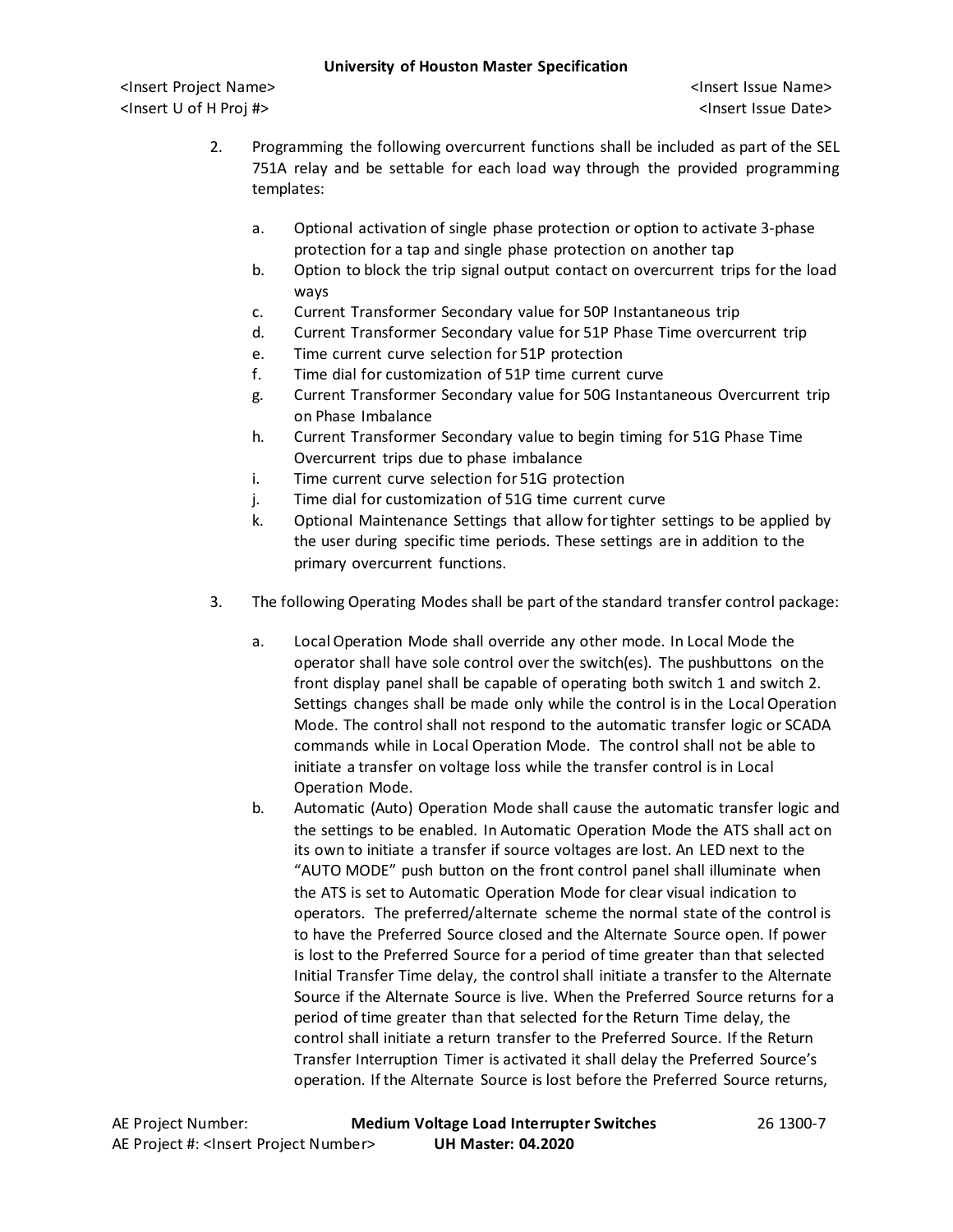<Insert Project Name> <Insert Issue Name> <Insert U of H Proj #> <Insert Issue Date>

the control shall initiate emergency return logic which shall set the return delay timer to zero (0) and proceeds with the return transfer (including the Return Transfer Interruption delay). In the Non-Preferred scheme, the normal state of the control is to have a live source feeding the load. A transfer shall be initiated only if the source feeding the load is lost for a period of time greater than that selected for its transfer time delay, and the alternate source is live.

- c. Remote Mode shall allow the SCADA system to issue operational commands (open/close) to both switch 1 and 2. The control shall not be able to initiate a transfer on voltage loss while the transfer control is in Remote Mode.
- d. Test Mode shall mean that the transfer control is in a state where the user can verify logic settings, use simulated position inputs, and have the option to operate actuators. Test Mode shall be available by first putting the transfer control into Local Mode and then pressing a button on the front panel titled "TEST MODE." From Test Mode the operator can verify the operation of the actuators and the timing of the transfer scheme.
- e. Optional Blocked Condition shall mean the user can prevent the ATS from operating in manual or automatic mode until the conditions causing the block are removed or reset. The following conditions shall cause the transfer control to enter a blocked state:
	- 1.) Source 1 or 2 status is invalid: shows both open and closed indication or no indication at all
	- 2.) Low Dielectric Condition: can only be removed if condition is removed (SF6 switches only)
	- 3.) Fault Block: An overcurrent fault has occurred and has not been cleared
- D. Transfer Control Options **(specifier to choose which options are required)**
	- 1. The following enclosure options shall be supplied:
		- a. Document holder inside of enclosure door
		- b. 120 VAC outlet for programming laptop power
		- c. Ethernet connection using 10/100Base-T or 100Base-FX
		- d. Ethernet DNP3 LAN/WAN communications capability
		- e. Ethernet Switch Hub to connect 751A and 451 Relay for communications

### 2.6 PAD MOUNT ENCLOSURE

- A. The enclosure shall be fabricated of 12 gauge galvanized steel and manufactured to ANSI C37.72 and C57.12.28 standards. The enclosure shall be tamper-resistant incorporating hinged access doors with pentahead locking bolts and provisions for padlocking. The enclosure shall be provided with lifting provisions and painted with a Munsell 7.0GY3.29/1.5 green finish.
- 2.7 STANDARD COMPONENTS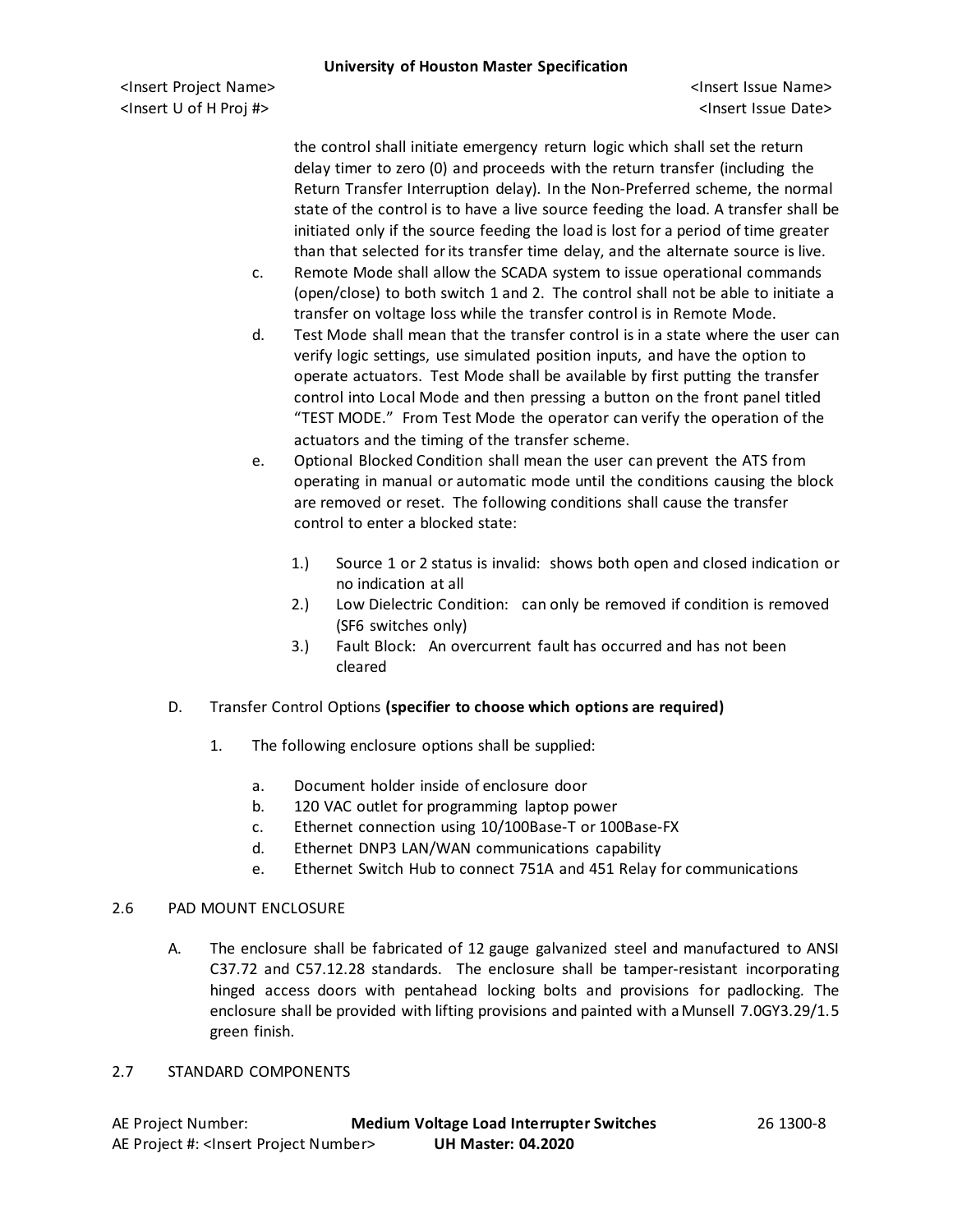- A. The following shall be included as standard:
	- 1. Welded stainless steel mechanism housing, painted light gray with stainless steel and brass fasteners.
	- 2. Lifting provisions
	- 3. ½ inch-13 nuts to provide sufficient grounding provisions for interrupter and all cable entrances
	- 4. Stainless steel three line diagram and corrosion-resistant nameplates
	- 5. Switch operating handle with padlock provision
	- 6. Removable parking stands
	- 7. Mounting bracket
	- 8. Operating handles for the vacuum interrupter and for the visible break switch, secured with cotter pins, and suitable for operation via hot stick

### 2.8 SWITCH OPTIONS

- A. The following options shall be supplied:
	- 1. Mounting frame to bolt switch to the floor **[specify galvanized or stainless steel construction. Specify height of lowest bushing.]**

#### 2.9 LABELING

- A. Hazard Alerting Signs
	- 1. The exterior of the pad mount enclosure (if furnished) shall be provided with "Warning--Keep Out--Hazardous Voltage Inside--Can Shock, Burn, or Cause Death" signs. Each unit of switchgear shall be provided with a "Danger--Hazardous Voltage-- Failure to Follow These Instructions Will Likely Cause Shock, Burn, or Death" sign. The text shall further indicate that operating personnel must know and obey the employer's work rules, know the hazards involved, and use proper protective equipment and tools to work on this equipment. Each unit of switchgear shall be provided with a "Danger--Keep Away--Hazardous Voltage--Will Shock, Burn, or Cause Death" sign.
- B. Nameplates, Ratings Labels, and Connection Diagrams
	- 1. Each unit of switchgear shall be provided with a nameplate indicating the manufacturer's name, catalog number, model number, date of manufacture, and serial number. Each unit of switchgear shall be provided with a ratings label indicating the following: voltage rating; main bus continuous rating; short-circuit rating; fault interrupter ratings including interrupting and duty-cycle fault-closing; and load break switch ratings including duty-cycle fault-closing and short-time.

PART 3 - EXECUTION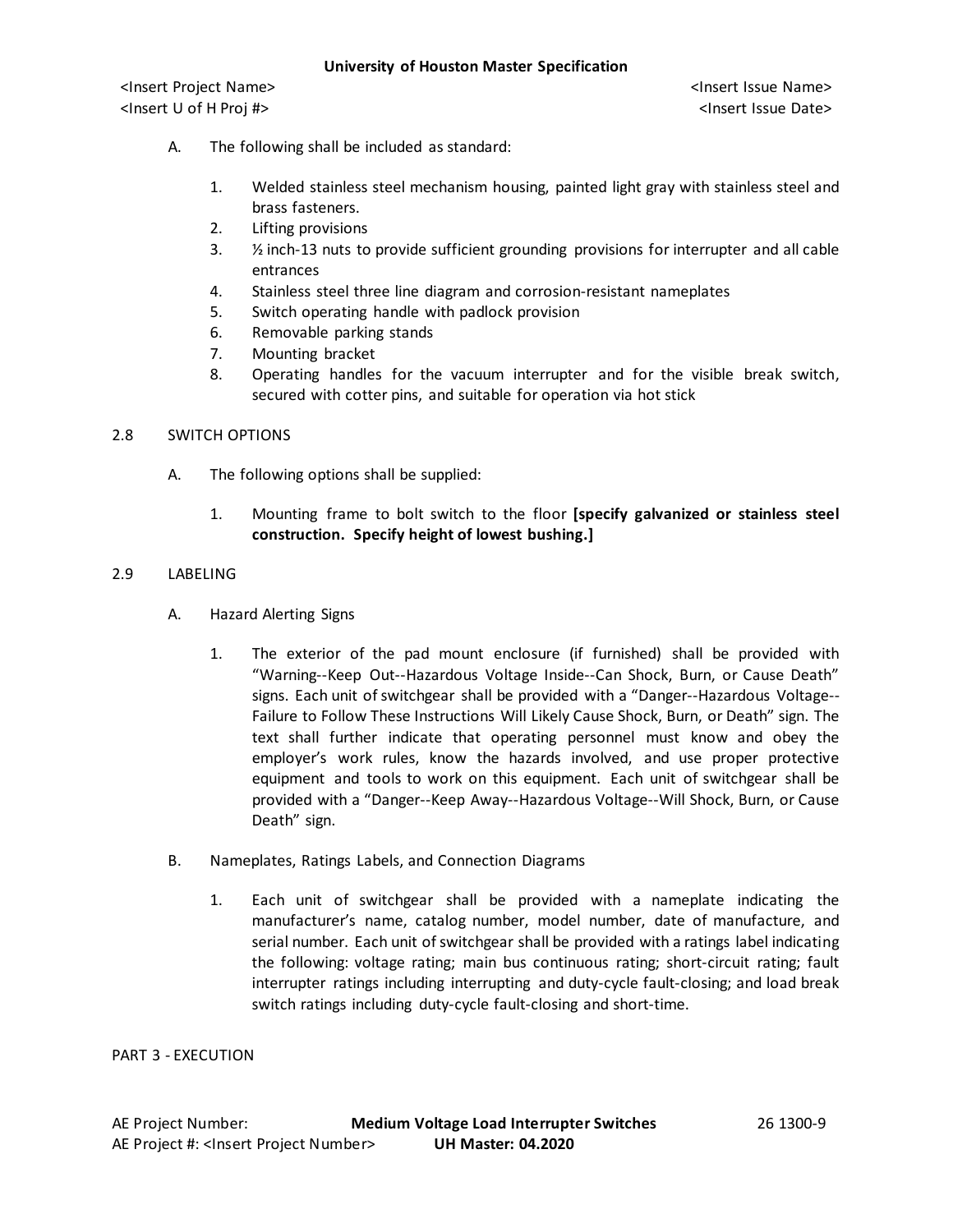### 3.1 DELIVERY, STORAGE, AND HANDLING

- A. The switch shall be shipped preassembled at the factory. No field assembly shall be required.
- B. The Contractor, if applicable, shall handle, transfer and move the switches in accordance with manufacturer's recommendations.
- C. Deliver material in manufacturer's original unopened protective packaging unless it is built into new distribution equipment.
- D. Securely store materials in original packaging in a manner to prevent soiling, physical damage, incursion of moisture or corrosion prior to installation.
- E. Handle in a manner to prevent damage to finished surfaces.
- F. Maintain protective coverings until installation is complete and remove such covers as part of final clean-up.
- G. Temperature Ranges
	- 1. Storage and Operational Without Batteries:  $-40^{\circ}$ C to  $70^{\circ}$ C
	- 2. Operational (with Batteries): -20°C to 70°C

### 3.2 INSTALLATION OF LOAD INTERRUPTER SWITCHES

- A. General: Install switches where shown, in accordance with the manufacturer's written instructions and recognized industry practices, to ensure that the switchgear complies with the requirements and serves the intended purposes.
- B. Standards: Comply with the requirements of NEMA and NEC standards and applicable portions of NECA's "Standard of Installation", for installation of switches.
- C. Tightness: Torque bus connections and tighten mechanical fasteners.
- D. Manufacturer shall program overcurrent protective relay settings into SEL 751A relays with settings as determined by Section 26 0573 "Power Systems Studies."
- E. Adjustment: Adjust operating mechanisms for free mechanical movement.

### 3.3 FACTORY PRODUCTION TESTS

- A. Each interrupter shall undergo the following production testing. Test reports must be available upon request.
	- 1. A mechanical operation check
	- 2. AC hi-pot tested one minute phase-to-phase, phase-to-ground and across the open contacts